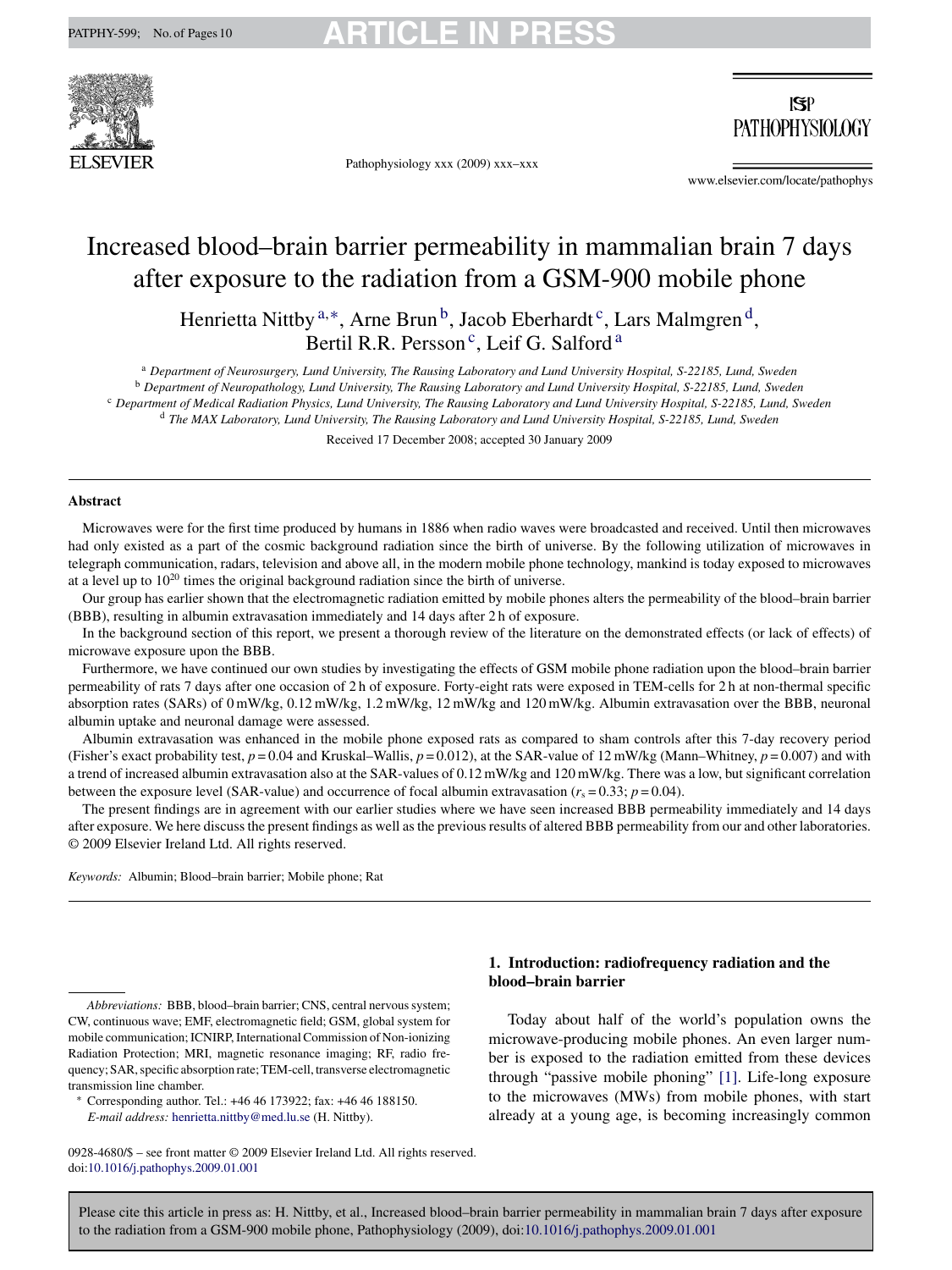among the new generations of mobile phone users. The question is: to what extent are living organisms affected by these radio frequency (RF) fields?

The mobile phones are held in close proximity to the head, or within a metre of the head when hands-free sets are used. The emitted microwaves have been shown to have many effects upon the mammalian brain; e.g. alterations of cognitive functions [\[2,3\],](#page-7-1) changes of neurotransmitter levels such as decrease of cholinergic activity [\[4\],](#page-7-2) gene expression alterations in cerebellum [\[5\],](#page-7-3) cortex and hippocampus [\[6\],](#page-8-0) and impact upon the brain EEG activity [\[7\]. A](#page-8-1)lso, the human brain EEG beta rhythms energies were increased by exposure to 450 MHz MWs modulated at different low frequencies[\[8\].](#page-8-2) Recent epidemiological studies also indicate that long-term exposure increases the risk of not only for benign vestibular schwannoma (previously named acoustic neurinoma) [\[9\],](#page-8-3) but also malignant glioblastoma multiforme [\[10\]](#page-8-4) for mobile phone use longer than 10 years and with cumulative exposure from mobile phones exceeding 2000 h.

It has been shown that electromagnetic fields (EMFs) increase the permeability of the blood–brain barrier (BBB) (for reference see [\[11\]\).](#page-8-5) The BBB is a hydrophobic barrier, formed by vascular endothelial cells of the capillaries in the brain, with tight junctions between these endothelial cells. It protects the mammalian brain from potentially harmful compounds in the blood. Also, perivascular structures such as astrocytes and pericytes as well as a bi-layered basal membrane help maintaining the BBB.

The current recommendations for limits of exposure to the general public for EMF radiation [\[12\]](#page-8-6) are set in order to avoid thermal effects upon the brain parenchyma.

In our previous studies we have seen that non-thermal RF fields cause significantly increased leakage of the rats' own albumin through the BBB of exposed rats sacrificed immediately after the exposure, as compared to sham exposed control animals [\[11,13–18\]. T](#page-8-5)wo hours of exposure to the radiation from a global system for mobile communications (GSM) phone at 915 MHz, at non-thermal specific absorption rates (SAR) values of 0.12 mW/kg, 12 mW/kg and 120 mW/kg, gives rise to focal albumin extravasation and albumin uptake into neurons also 14 days after exposure, but not after 28 days [\[19\]. S](#page-8-7)ignificant neuronal damage is present 28 days[\[19\]](#page-8-7) and 50 days after exposure [\[20\], b](#page-8-8)ut not after 14 days [\[19\]. A](#page-8-7)lso, in experiments from other laboratories, BBB permeability is increased in connection to mobile phone exposure [\[21–23\]](#page-8-9) and other kinds of EMF such as magnetic resonance imaging (MRI) exposure [\[24–26\]. I](#page-8-10)n other studies, no such BBB alterations have been demonstrated in connection to mobile phone exposure [\[27–29\]](#page-8-11) or other kinds of EMF exposure [\[30,31\].](#page-8-12)

### *1.1. The blood–brain barrier*

An intact BBB is necessary for the protection of the mammalian brain from potentially harmful substances circulating in the blood. In the normal brain, the passage of compounds over the BBB is highly restricted and homeostasis within the sensitive environment of the brain parenchyma can be maintained.

The BBB is formed by the vascular endothelial cells of the capillaries of the brain and the glial cells wrapped around them. The tight junctions, that seal the endothelial cells together, limit paracellular leakage of molecules. A bi-layered basal membrane supports the ablumenal side of the endothelial cells. The glial astrocytes, surrounding the surface of the basal membrane cells, are important for the maintenance, functional regulation and repair of the BBB. The protrusions of the astrocytes, called end feet, cover the basal membrane on the outer endothelial surface and thus form a second barrier to hydrophilic molecules and connect the endothelium to the neurons. Twenty-five per cent of the ablumenal membrane of the capillary surface is covered by pericytes [\[32\],](#page-8-13) which are a type of macrophages. Seemingly, they are in the position to significantly contribute to the central nervous system (CNS) immune mechanisms [\[33\].](#page-8-14)

The physiological properties of the CNS microvasculature are different from those of peripheral organs. The numbers of pinocytotic vesicles for nutrient transport through the endothelial cytoplasm are low and there are no fenestrations. Also, there is a fivefold higher number of mitochondria in the BBB endothelial cells as compared to muscular endothelial cells [\[34\].](#page-8-15)

In a functioning BBB, the membrane properties control the bidirectional exchange between the general circulation and the CNS. Water, most lipid-soluble molecules, oxygen and carbon dioxide can diffuse from the blood to the nerve cells. The barrier is slightly permeable to ions such as sodium, potassium and chloride, but large molecules, such as proteins and most water-soluble chemicals only pass poorly. However, when this barrier is damaged, in conditions such as tumours, infarcts or infections, also the normally excluded molecules can pass through, possibly bringing toxic molecules out into the brain tissue. The selective permeability is disrupted temporally in cases of epileptic seizures [\[35,36\]](#page-8-16) and severe hypertension [\[37\]. T](#page-8-17)he result of this can be cerebral oedema, increased intracranial pressure and irreversible brain damage. Also, toxic substances from the blood circulation now reach out to the neurons. Even transient openings of the BBB can lead to permanent tissue damage [\[37\].](#page-8-17)

# *1.2. The earliest studies on the effects of microwave exposure*

The first studies on the MW effects upon the BBB were reported in the 1970s, when the radiation from radars and MW ovens were considered to be possible health threats. Increased leakage of fluorescein after 30 min of pulsed and CW exposure [\[38\]](#page-8-18) and passage of  ${}^{14}$ C-mannitol, inulin and dextran at very low energy levels [\[39\]](#page-8-19) were reported. The permeation of mannitol was found to be a definite function of exposure parameters such as power density, pulse width, and the number of pulses per second. Also, the BBB permeability depended on the time between the EMF exposure and the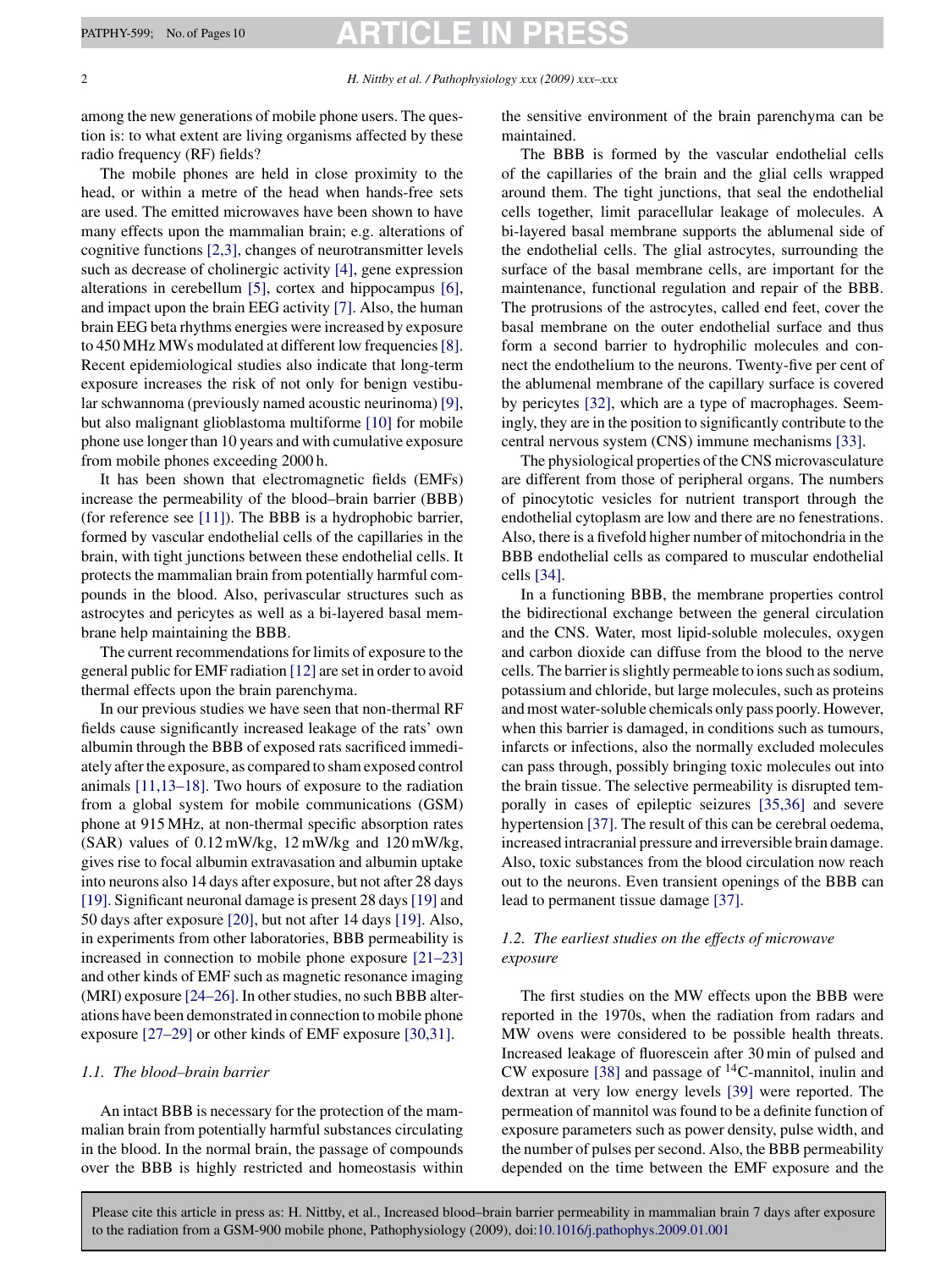sacrifice of the animals, with more pronounced effects seen in the animals sacrificed earlier after the EMF exposure. In attempts to replicate the findings of Oscar and Hawkins [\[39\],](#page-8-19) however, these results were not found [\[40,41\]. S](#page-8-20)imilar lack of MW induced BBB effects, was reported by Ward et al. [\[42\]](#page-8-21) after exposure of rats to CWs at 2450 MHz; Ward and Ali [\[43\]](#page-9-0) after exposure at 1.7 GHz; and Gruenau et al. [\[44\]](#page-9-1) after exposure to pulsed or CW waves at 1.8 GHz (including totally 31 rats). On the other hand, Albert and Kerns [\[45\]](#page-9-2) observed EMF-induced BBB permeability after exposure at 2450 MHz CWs, with an increase in the number of pinocytotic vesicles among the irradiated animals, but after a recovery time of 1–2 h, the permeation was hardly detectable anymore. For details concerning the EMF exposure parameters in these studies, see [\[11\].](#page-8-5)

### *1.3. MRI exposure*

MRI entails a concurrent exposure to a high-intensity static field, a RF field and a time-varying magnetic field. In connection to the introduction of the MRI technique, the effects of exposure to these kinds of fields upon the BBB permeability were investigated.

As mentioned above, Shivers et al. [\[24\]](#page-8-10) observed that the EMF exposure of the type emitted during a MRI procedure resulted in a temporarily increased BBB permeability in the brains of rats. Through transendothelial channels, a vesicle-mediated transport of horseradish peroxidase (HRP) took place. Replications of the initial findings by Shivers et al. [\[24\]](#page-8-10) were made by Garber et al. [\[46\],](#page-9-3) whereas Adzamli et al. [\[30\]](#page-8-12) and Preston et al. [\[31\]](#page-8-22) could not repeat the findings.

After some years, quantitative support of the findings by Shivers et al. [\[24\]](#page-8-10) was presented by the same group [\[25,26\]. I](#page-8-23)n rats exposed to the MRI, the BBB permeability to DTPA (diethylenetriameninepentaacetic acid) increased. A suggested mechanism explaining the increased permeability was a stimulation of endocytosis, made possible through the time-varying magnetic fields.

Also our studies supported the findings of the Shiver–Prato group; seeing that BBB permeability to albumin was increased after exposure to MRI radiation [\[13\].](#page-8-24) The most significant effect was observed after exposure to the RF part of the MRI.

### *1.4. Studies on mobile phone exposure*

The mobile phone induced effects upon the BBB permeability is a topic of importance for the whole society today. We have previously found an increased BBB permeability immediately after 2h of mobile phone exposure [\[14\],](#page-8-25) and also after 14 days [\[19\]](#page-8-7) and 50 days [\[20\].](#page-8-8)

Repetitions of our findings of increased BBB permeability after mobile phone exposure have been made [\[47,21,22\].](#page-9-4) Four hours of GSM-900 MHz exposure at brain power densities ranging from 0.3 to 7.5 W/kg resulted in significantly increased albumin extravasation both at the SAR-value of 7.5 W/kg, which is a thermal effect, but also at 0.3 W/kg and 1.3 W/kg [\[47\]](#page-9-4) (statistical evaluations discussed by Salford et al. [\[1\]\).](#page-7-0) Albumin extravasation was also seen in rats exposed for 2 h to GSM-900 MHz at non-thermal SAR-values of 0.12, 0.5 and 2 W/kg using fluorescein-labelled proteins [\[21,22\].](#page-8-9) At SAR of 2 W/kg a marked BBB permeabilization was observed, but also at the lower SAR-value of 0.5 W/kg, permeabilization was present around intracranial blood vessels. However, the extravasation at 0.5 W/kg was seen at a lesser extent as compared to that seen at 2 W/kg. Subgroups of the rats included in these studies were sympathectomised, which means that they were in a chronic inflammation-prone state with increased BBB opening due to changes in the structures of the blood vessels. Interestingly, the sympathectomised rats exposed to GSM radiation had a remarkable increase of the BBB leakage as compared to their sympathectomised sham controls. From these findings it seems likely that an already disrupted BBB is more sensitive to the RF fields than an intact BBB.

In another study, the uptake of rhodamine–ferritin complex through the BBB was investigated [\[23\].](#page-8-26) In this study, increased BBB permeability was clearly seen at exposure levels of 2 W/kg and durations of 30–120 min. When the rats were pre-treated with colchicine, the EMF-induced rhodamine–ferritin uptake was however blocked. Colchicine is well-known for its inhibition of microtubular function. It was concluded that the microtubules seemed to play an important role for the BBB opening.

Lack of EMF-induced BBB alterations has also been reported [\[27–29,48\]. I](#page-8-11)n a small study including only 12 EMF exposed animals, no albumin extravasation was seen, neither after 2 nor 4 weeks of 1 h of daily exposure (average whole-body exposure at 0.25 W/kg) [\[27\]. I](#page-8-11)n a study including 40 animals, Kuribayashi et al. [\[28\]](#page-8-27) concluded no BBB alterations was seen after 90 min of daily EMF exposure for 1–2 weeks at SAR-values of 2 or 6 W/kg. Finnie et al. [\[29\]](#page-8-28) exposed mice for 1 h daily. However, only the SARvalue of 4 W/kg, which is above the ICNIRP limit [\[12\],](#page-8-6) was included. In a further study by Finnie et al. [\[48\]](#page-9-5) 207 mice were exposed for 104 weeks at SAR-values of 0.25–4 W/kg, however without any observable effects upon the BBB permeability. The same group also reported that the immature BBB was insensitive to mobile phone exposure, seen after GSM-900 radiation exposure of pregnant mice from day 1 to day 19 of gestation (SAR of 4 W/kg, exposure for 60 min daily). No increased albumin extravasation was seen in the new-born mice immediately after parturition [\[49\]](#page-9-6) and the same lack of GSM-900 radiation effects upon the BBB permeability was reported for young rats by Kumlin et al. [\[50\],](#page-9-7) however, in this case only 12 out of totally 48 exposed rats were analyzed histopathologically. The remaining rats were subject to memory tests, where an improved learning and memory was seen in the EMF exposed rats as compared to the sham controls. Notably, in all these studies, the SAR-values for exposure are relatively high; never including the low SAR-values below 200 mW/kg.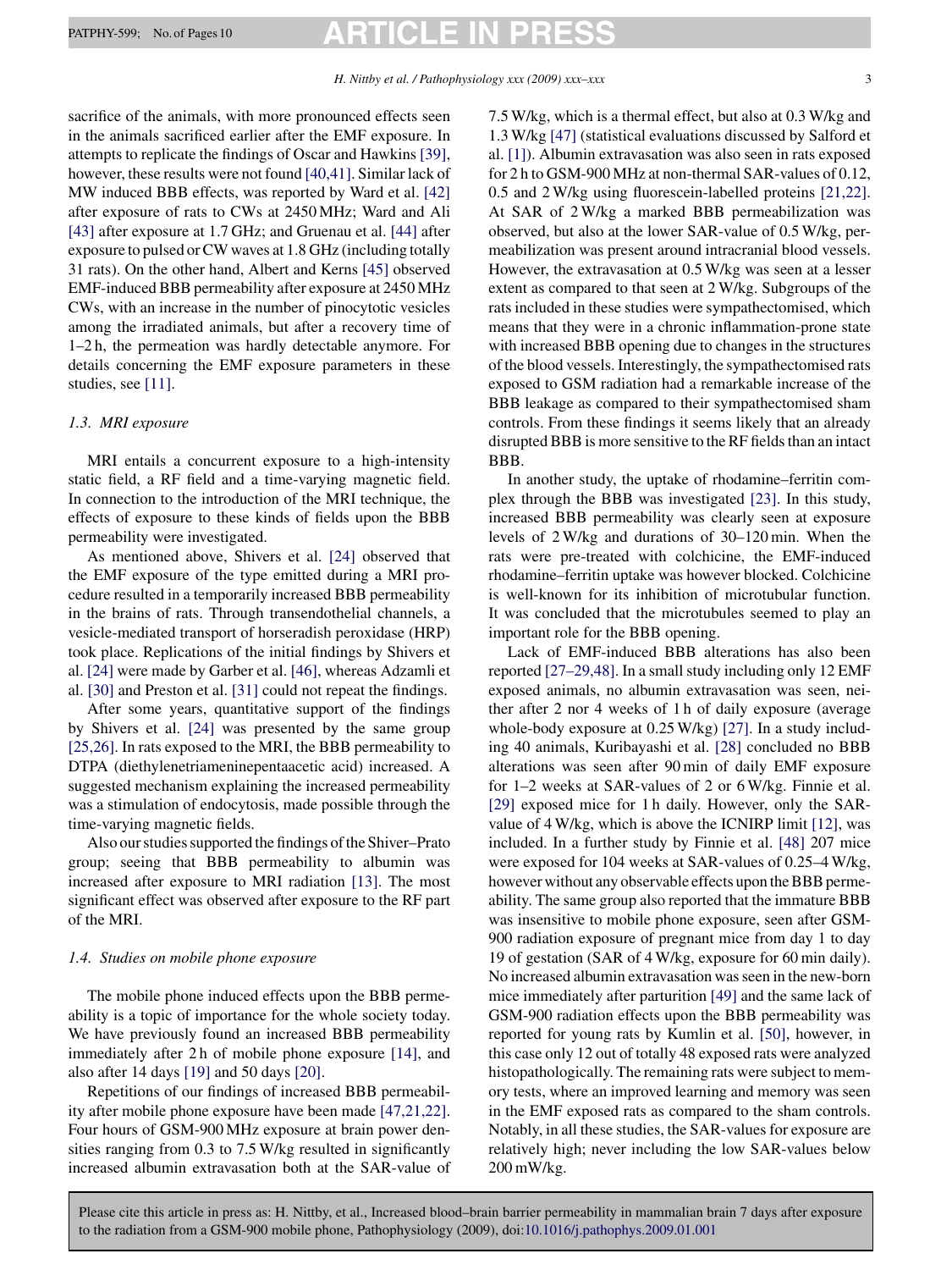<span id="page-3-0"></span>4 *H. Nittby et al. / Pathophysiology xxx (2009) xxx–xxx*



Fig. 1. Albumin neuronal uptake and early neuronopathy in the hippocampal pyramidal cell row among normal neurons. Albumin: cresyl violet, ×20.

<span id="page-3-1"></span>In more recent years, *in vitro* models have been increasingly applied to investigate the BBB; in one of these, it was shown that EMFs at 1.8 GHz increase the permeability to sucrose [\[51\].](#page-9-8) After modifications of the BBB model to one with higher tightness, however, the same group could not replicate their initial findings [\[52\].](#page-9-9) With application of the EMF of the kind emitted from 3G mobile phones, the same group further concluded that their *in vitro* BBB model also did not alter its tightness or transport behaviour in connection to this type of exposure [\[53\].](#page-9-10)

# *1.5. Neuronal damage in connection to mobile phone exposure*

<span id="page-3-2"></span>In our previous studies of animals surviving a longer period after the exposure, we have evaluated the occurrence of neuronal damage extensively [\[19,20\]. T](#page-8-7)his neuronal damage is seen as condensed dark neurons. Dark neurons have been proposed to have three main characteristics [\[54\]:](#page-9-11) (i) irregular cellular outlines, (ii) increased chromatin density in the nucleus and cytoplasm and (iii) intensely and homogenously stained nucleus. Twenty-eight days after 2 h of mobile phone exposure, the neuronal damage was significantly increased in the exposed rats as compared to the sham exposed controls [\[19\]. A](#page-8-7)lso 50 days after the same kind of mobile phone exposure, there was an increased occurrence of neuronal damage [\[20\].](#page-8-8)

In our studies, normal neurons have been shown to have increased uptake of albumin [\[19\]](#page-8-7) [\(Fig. 1\).](#page-3-0) Also, in dark neurons this neuronal albumin uptake can be seen ([Fig. 2\).](#page-3-0) In our previous studies, damaged neurons were seen in all locations, intermingled with normal neurons especially in the cortex, hippocampus and basal ganglia. The damaged neurons were often shrunken and dark staining, homogenized with loss of discernable internal cell structures [\(Fig. 3\).](#page-3-1) Some damaged neurons showed microvacuoles in the cytoplasm [\(Fig. 4\)](#page-3-2). These vacuoles are a sign of severe neuronopathy, indicating an active pathological process. There was no evidence of haemorrhages or glial reaction.



Fig. 2. Shrunken homogenized dark neurons with brownish discoloration due to uptake of albumin, interspersed among normal neurons in the hippocampal pyramidal cell row. Albumin: cresyl violet,  $\times$  20. (For interpretation of the references to color in this figure legend, the reader is referred to the web version of the article.)



Fig. 3. Two dark neurons in the hippocampal pyramidal cell row. Albumin: cresyl violet, ×20.



Fig. 4. Dark neuron in the hippocampal pyramidal cell row, with homogenized nucleus and cytoplasm with a vacuole. Higher magnification of part of the figure. Albumin: cresyl violet,  $\times$ 40.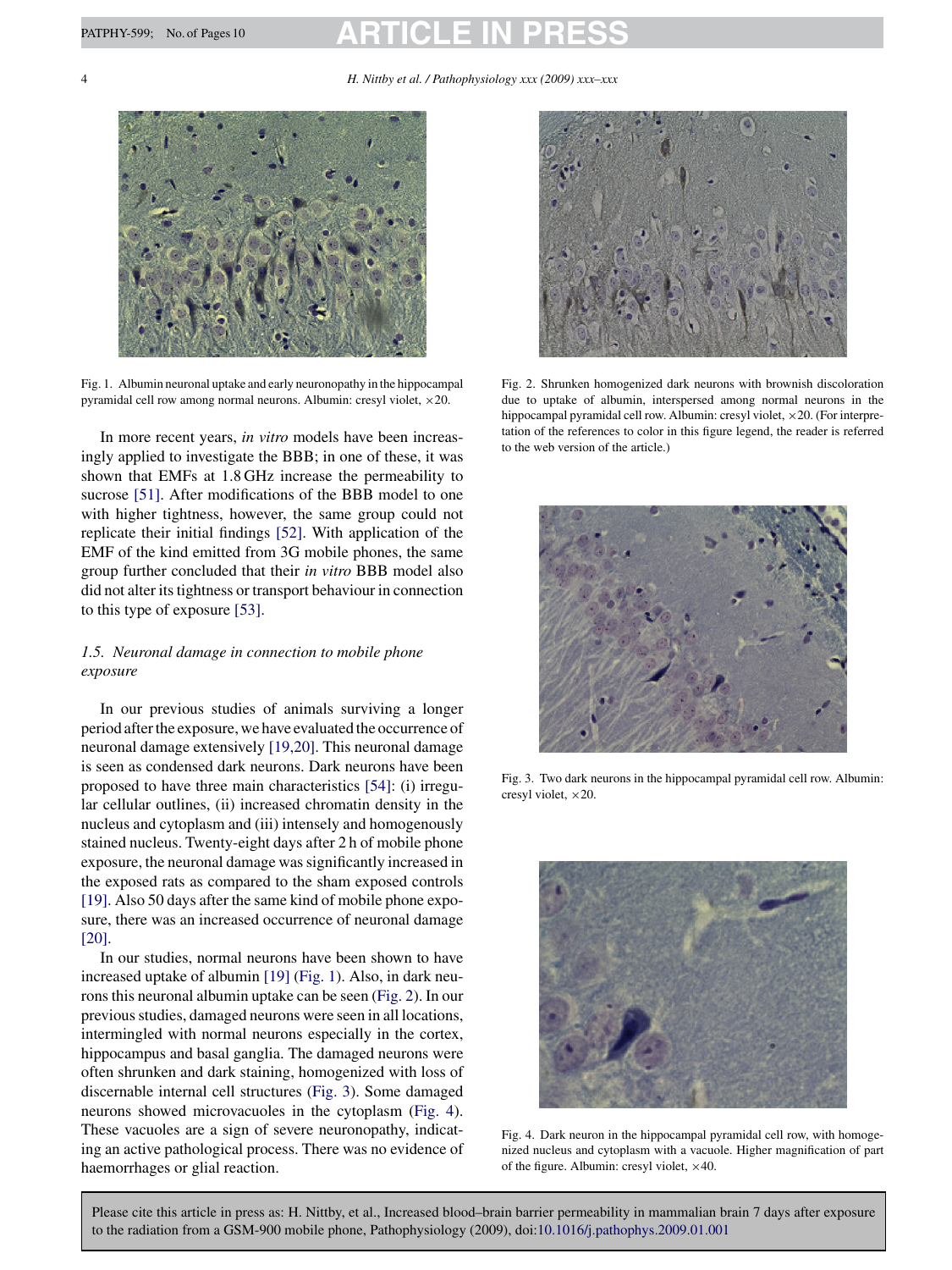Dark neurons are reported in clinical and experimental neuropathology from living tissues, but not in autopsy material unless the post-mortem period is short. This could indicate that the formation of dark neurons is an active process that requires living neurons and that these cells must be reasonably intact [\[55\].](#page-9-12) This could be in accordance with our findings from the 50-days survival animals, where apoptosis could not be detected in any of the RF EMF exposed brains with application of Caspase-3 [\[56\].](#page-9-13)

Dark neurons occur not only after GSM exposure [\[19,20\]](#page-8-7) but also in connection to experimental ischemia [\[57\],](#page-9-0) hypoglycemia [\[58\]](#page-9-14) and epilepsy [\[59\]. P](#page-9-15)ossibly, dark neurons could be artefacts, having a pressure-derived mechanical origin, as has been shown for cortical biopsies (this is less likely considering the atraumatic method of dissection used here including fixation before handling and in view of the deep location of the dark neurons). However, dark neurons also appear as a result of other, and not fully clarified, mechanisms, as seen in the case of GSM exposure, ischemia, hypoglycemia and epilepsy. A pharmacologic origin, such as depolarization related to tissue glutamate release in injury, could explain the pathogenetic mechanism for dark neurons in these cases, rather than the pressure-derived mechanical origin. Indeed, the formation of dark neurons can be prevented using pharmacologic forms of glutamate antagonism [\[55\].](#page-9-12) In the case of our studies, our technique for the resection of the rat brains is chosen to avoid mechanical pressure.

Findings of dark neurons in connection to mobile phone exposure have been reported by Ihan et al. [\[60\]](#page-9-4) (GSM exposure of rats for 7 days, 1 h daily). Also, an increase of oxidative damage was seen in the exposed rats as a significant increase in malondialdehyde (MDA) (an index for lipid peroxidation), nitric oxide (NO) levels, brain xanthine oxidase (XO) and adenosine deaminase (ADA) activities, as compared to the controls. With treatment of the anti-oxidant *Gingko biloba*, the EMF induced increments of XO, ADA, MDA and NO were prevented. The anti-oxidant activity of *G. biloba* is attributed to its flavinoid glycosides, which are the active compounds in the leaves. The action of these flavinoids is to destroy free radicals, such as NO and lipid peroxide radicals. Also the formation of dark neurons was reported to be prevented when the rats had been treated with *G. biloba*. Other attempts to repeat our findings of dark neurons after mobile phone exposure have been performed in a collaborative effort with Bernard Veyret's group in Bordeaux [\[61\]. I](#page-9-5)n this study, the situation 14 days and 50 days after 2 h of GSM-900 radiation exposure at average brain SAR-values of 0.14 W/kg and 2.0 W/kg was evaluated. No increased amount of dark neurons was reported.

It has been suggested that BBB leakage is the major reason for nerve cell injury, such as dark neurons in stroke-prone spontaneously hypertensive rats [\[62\].](#page-9-16) Albumin leaks into the brain and neuronal degeneration is seen in areas with BBB disruption in several circumstances: after intracarotid infusion of hyperosmolar solutions in rats [\[63\];](#page-9-17) in the stroke prone hypertensive rat [\[65\];](#page-9-18) in acute hypertension by aortic compression in rats [\[37\].](#page-8-17) The linkage between albumin extravasation over the BBB and neural damage might be a potentiating effect of albumin upon the glutamate-mediated neurotoxicity [\[64\].](#page-9-19) Indeed, both albumin- and glutamateinduced lesions have the same histopathological appearance with invasion of macrophages and absence of neuronal cell bodies and axons in the lesion areas [\[65\].](#page-9-18) The glutamate itself can also increase the BBB opening [\[66\],](#page-9-20) leading to further albumin extravasation out into the brain parenchyma. From our previous findings of albumin extravasation 14 days after exposure [\[19\]](#page-8-7) and dark neurons not until after 28 days [\[19\]](#page-8-7) and 50 days [\[20\],](#page-8-8) it could be hypothesized that albumin extravasation into the brain parenchyma, is the first observable effect of the mobile phone exposure. The albumin leakage precedes and possibly could be the cause of, the damage to the neurons seen as the dark neurons later on. In this connection, the findings of [\[37\]](#page-8-17) that transient openings of the BBB can result in permanent tissue damage, can also be mentioned. Hypertensive opening of the BBB resulted in albumin extravasation after 2 h, but the effects remained, although to a lesser extent, also after 7 days. Many neurons with cytoplasmatic immunoreactivity for albumin appeared shrunken. Seven days after the BBB opening, there was a neuronal loss in these areas and a vigorous glial reaction, indicating that some neurons were irreversibly damaged [\[37\].](#page-8-17)

### **2. Aims of the present study**

In the present study we have continued to investigate the effects of EMFs upon the rat brain, now with focus on what happens 7 days after GSM exposure at 915 MHz for 2 h at non-thermal energy levels of 0.12 mW/kg, 1.2 mW/kg, 12 mW/kg and 120 mW/kg. The main questions to be answered were: whether the same increase of the BBB permeability is seen 7 days after exposure as that showed previously immediately after exposure and after 14 days, and whether different exposure levels result in a different response.

In order to compare to our previous findings, we have used the same exposure system, GSM signal, animal model and histopathological methods as in our previous studies.

### **3. Materials and methods**

### *3.1. GSM exposure*

The animals were exposed to RF EMFs in the same transverse electromagnetic transmission line cell (TEM-cells) as previously described and used by [\[1,2,5,13–19\].](#page-7-0) The TEMcells were designed by dimensional scaling from previously constructed cells at the National Bureau of Standards [\[67\].](#page-9-11) TEM-cells are known to generate uniform EMFs for standard measurements.

A genuine GSM mobile phone, operating at the 900 MHz frequency band, with programmable power output, was con-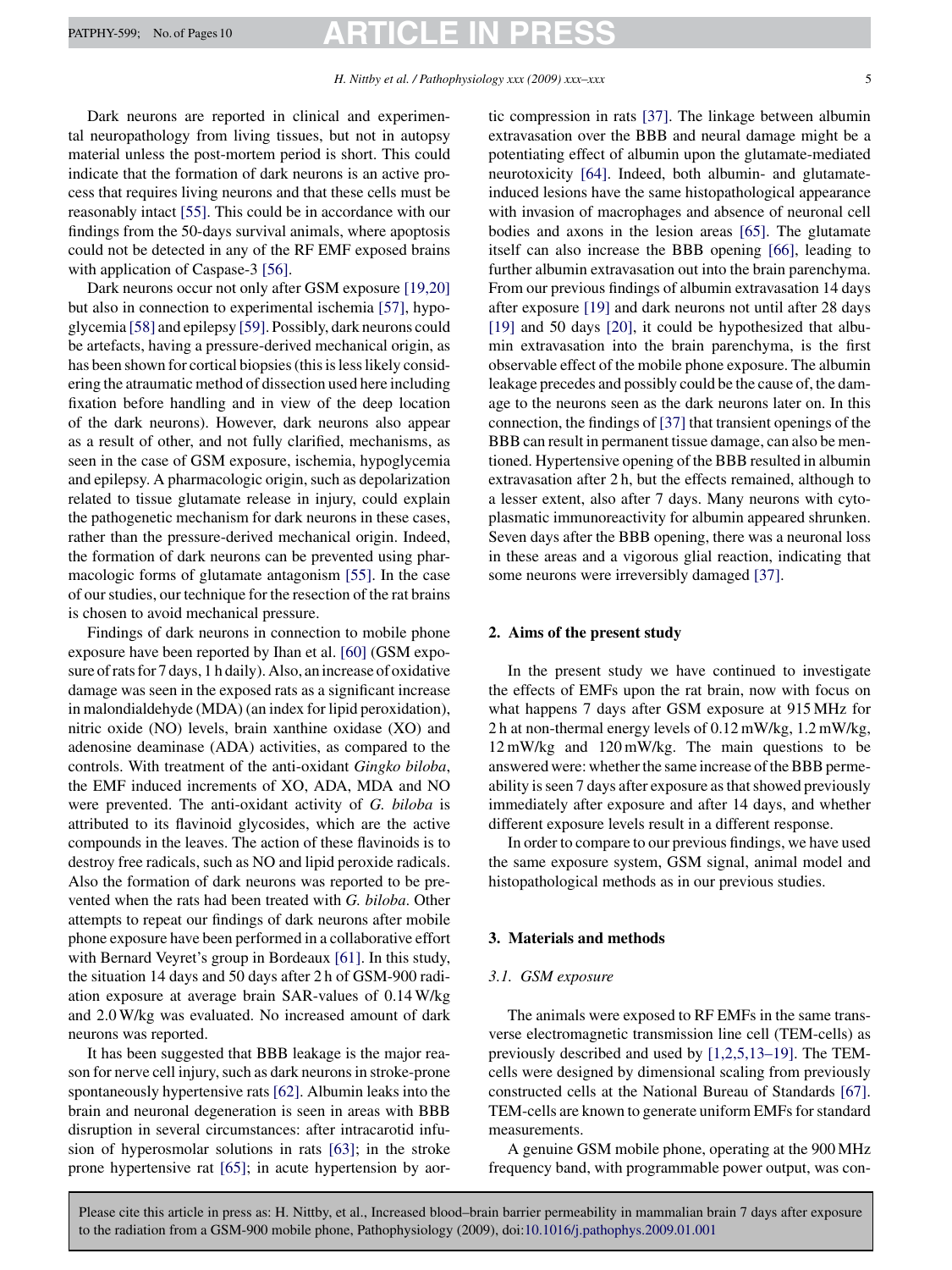nected via a coaxial cable to the TEM-cells. Through a power splitter, the power was divided into equal parts fed into the four TEM-cells used (TEM-cell A, B, C and D). No voice modulation was applied. Each of the four TEM-cells is connected to a 50  $\Omega$  dummy load, into which the output is terminated. By using these TEM-cells, the pulse modulated exposure fields can be accurately generated without the distortion that is typically introduced when conventional antennas are used to establish impulse test fields. Thus, a relatively homogeneous exposure of the animals is allowed [\[68\].](#page-9-21)

The TEM-cell is enclosed in a wooden box (inner dimensions of  $15 \text{ cm} \times 15 \text{ cm} \times 15 \text{ cm}$  that supports the outer conductor, made of brass net, and central conducting plate. The central plate separates the top and bottom of the outer conductor symmetrically. Eighteen holes (diameter 18 mm) in the sidewalls and top of the wooden box make ventilation possible. Air is circulated through the holes of the TEMcells using four fans, each placed next to the outer walls of its respective TEM-cell. The holes are also used for examination of the interior during exposure. For a further description of the TEM-cell, see [\[68\].](#page-9-21)

The rats were placed in plastic trays  $(14 \text{ cm} \times 14 \text{ cm} \times$ 7 cm) to avoid contact with the central plate and outer conductor. The bottom of the tray was covered with absorbing paper to collect urine and faeces. Each TEM-cell contained two plastic trays, one above and one below the centre septum. Thus two rats could be kept in each TEM-cell simultaneously. All the animals could move and turn around within the TEM-cells.

For the actual experimental situation with one rat in each compartment of the TEM-cell, the conversion factor *K* for SAR per unit of input power could be fitted to the data as

$$
K = (1.39 \pm 0.17) - (0.85 \pm 0.22)w
$$
 (1)

with  $w$  the sum of weights in kilograms of the 2 rats in the cell and the variance given as SEM. For a more detailed description, see [\[2\].](#page-7-1)

Whole-body SAR and brain SAR vary with orientation. In our present set-up, the average of SAR for the brain grey matter was 1.06 times the average whole-body SAR, with a standard deviation of 56% around the average value for the different orientations, as estimated by us previously [\[19\].](#page-8-7)

### *3.2. Animals*

All animal procedures were performed according to the practices of the Swedish Board of Animal Research and were approved by the Animal Ethics Committee, Lund-Malmö.

Forty-eight inbred male and female Fischer 344 rats (the rats were supplied by Scanbur AB, Stockholm, Sweden) were 2–3 months of age at the initiation of the EMF exposure. Male and female rats weighed  $225 g \pm 56 g$  (standard deviation) and 233 g  $\pm$  60 g (standard deviation) respectively.

The rats were housed in rat hutches, two in each cage, under standard conditions of 22 ◦C room temperature, artificial daylight illumination and rodent chow and tap water *ad libitum*.

The 48 rats were divided into four exposure groups, each group consisting of 8 rats, and one sham exposed group with 16 animals.

The peak power output from the GSM mobile phone fed into the TEM-cells was 1 mW, 10 mW, 100 mW and 1000 mW per cell respectively for a period of 2 h. This resulted in average whole-body SAR of 0.12 mW/kg, 1.2 mW/kg, 12 mW/kg and 120 mW/kg for the four different exposure groups.

All animals were kept in the animal facilities for a recovery period of 7 days after exposure. At the end of this period they were anaesthetized and sacrificed by perfusion-fixation with 4% formaldehyde.

### *3.3. Histopathology and methods*

The brains were fixed *in situ* through saline perfusion through the ascending aorta for 3 min followed by 4% formaldehyde for 10 min and immersion in 4% formaldehyde for 24 h. They were then removed from the skulls by a non-traumatic technique (resection of bone structures at the skull base, followed by a midline incision from the foramen magnum to the nose) and immersion fixed in 4% formaldehyde for more than 24 h. Whole coronal sections of the brains were dehydrated and embedded in paraffin, sectioned at  $5 \mu m$  with a microtome and stained for RNA/DNA with cresyl violet to visualize damaged neurons. Albumin was demonstrated with the IgG fraction of rabbit anti-rat albumin (Dakopatts, Helsingborg, Sweden) diluted 1:8,000. This reveals albumin as brownish spotty or more diffuse discolorations. Biotinylated swine anti-rabbit IgG was used as a secondary antibody. Then avidin, peroxidase conjugated, was coupled to the biotin and visualized with DAB (diaminobenzidine).

All brains were examined histopathologically by our neuropathologist (A.B.). All microscopic analyses were performed blind to the test situation.

Regarding albumin extravasation, the number of immunopositive extravasates (foci) were recorded under a microscope. None or occasional minor leakage was rated as normal, whereas one larger or several leakages were regarded as pathological. Immunopositive sites were, however, disregarded when localized in the hypothalamus, above the median eminence and laterally including the lateral hypothalamic nuclei, in the immediate vicinity of the third ventricle and just beneath the pial membrane. These structures are well known for their insufficient BBB. Also the presence and distribution of albumin uptake into neurons was judged semi-quantitatively.

Regarding neuronal damage, this were judged semiquantitatively as no or occasional (score 0), moderate (score 1) or abundant occurrence (score 2) of dark neurons.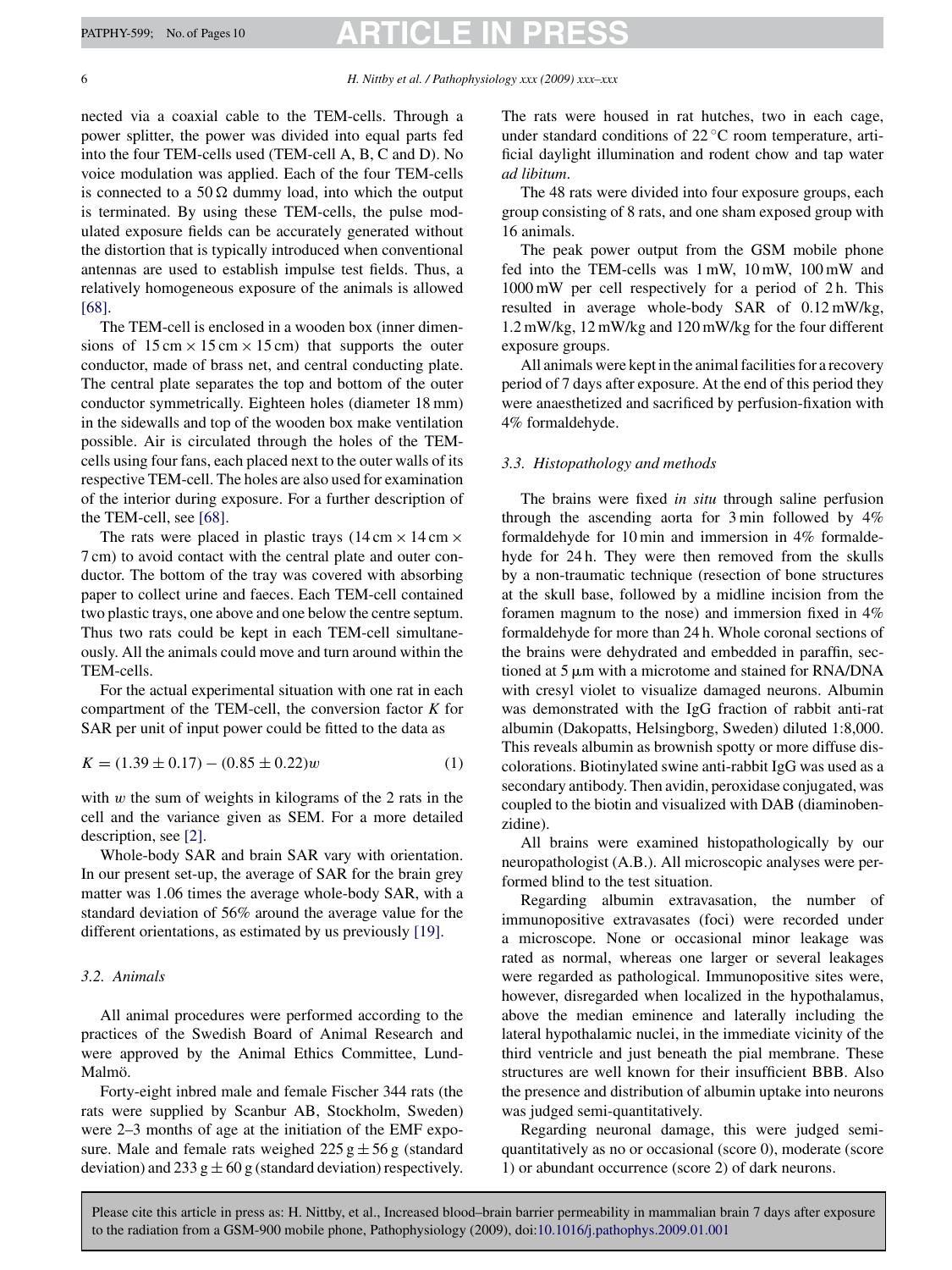### *3.4. Statistics*

As an initial discriminative test, the occurrence of an effect of exposure (score 1 or higher for albumin foci; score 0.5 or higher for neuronal albumin uptake and dark neurons) was tested against sham exposed controls using Fisher's exact probability test.

The Kruskal–Wallis one-way analysis of variance by ranks was used for a simultaneous statistical test of the score distributions for the five conditions of sham or EMF exposure. When the null hypothesis could be rejected, the non-parametric Mann–Whitney *U*-test for independent samples was used to compare each of the groups of GSM exposed and sham exposed animals.

The occurrence of covariates such as gender, the position of the rat in the TEM-cell (upper/lower compartment) and the TEM-cell used (TEM-cell A, B, C or D) was evaluated using linear regression analysis.

Spearman's non-parametric correlation analysis was used for evaluation of correlation between exposure level, albumin foci, neuronal albumin and dark neurons.

### **4. Results**

In exposed animals there were albumin positive foci around capillaries in the white and grey matter ([Fig. 5\)](#page-6-0). The albumin had diffused into the neuropil between the cell bodies, surrounding the neurons, which either contained no albumin or contained albumin in some foci. Scattered neurons were albumin positive. Regarding the dark neurons, cresyl violet staining showed that these were scattered and sometimes grouped within the brain parenchyma.

<span id="page-6-0"></span>The occurrence of albumin outside brain vessels was characterized as albumin foci around vessels. After the 7 days recovery time, albumin foci were found significantly more often among exposed rats (25%) than among sham exposed



Fig. 5. Focal leakage of albumin shown in brown in the cortex. Albumin: cresyl violet,  $\times$ 10. GSM-900 EMF exposure at 12 mW/kg. (For interpretation of the references to color in this figure legend, the reader is referred to the web version of the article.)

rats (0%) (Fisher's exact probability test,  $p = 0.04$ ). There was a low, but significant correlation between the exposure level (SAR-value) and the occurrence of albumin foci (Spearman analysis,  $r_s = 0.33$ ;  $p = 0.04$ ). Taking the level of exposure and quantification of neuropathological effects into account it could be concluded from a simultaneous non-parametric comparison of all 5 exposure levels with the Kruskal–Wallis test, that the distribution of albumin foci differed significantly (Kruskal–Wallis,  $p = 0.012$ ).

Pair-wise comparisons between the different exposure levels and sham exposed animals revealed statistically significant differences for SAR of 12 mW/kg (Mann–Whitney,  $p = 0.007$ , whereas a trend of increased albumin extravasation could be seen for  $0.12 \text{ mW/kg}$  (Mann–Whitney,  $p = 0.1$ ) and  $120 \text{ mW/kg}$  (Mann–Whitney,  $p = 0.1$ ).

Also, the occurrence of neuronal albumin was evaluated. A simultaneous analysis for all exposure levels revealed a significant difference between the five groups (Kruskal–Wallis,  $p = 0.03$ , however Fisher's exact probability,  $p =$ ns). A pairwise comparison revealed that albumin uptake occurred more frequently at 1.2 mW/kg as compared to sham exposed (Mann–Whitney,  $p = 0.02$ ). No difference was found for the occurrence of neuronal damage (Kruskal–Wallis,  $p = ns$ ; Fisher's exact probability test,  $p = \text{ns}$ ).

Linear regression analysis did not reveal any influence of gender, position of the animals in the TEM-cell (upper/lower compartment) or the TEM-cell used (TEM-cell A, B, C or D) on the frequency of albumin foci, neuronal albumin or occurrence of dark neurons.

### **5. Discussion**

The present study provides evidence that GSM exposure results in disruption of the BBB permeability, with remaining, observable effects 7 days after the exposure occasion. Only non-thermal SAR-levels, below the limits of allowed exposure for humans[\[12\]](#page-8-6) are considered. This finding of increased albumin extravasation after 7 days (Kruskal–Wallis, *p* = 0.012 with all animals included in the analysis, which is also in agreement with the Fisher's exact probability test,  $p = 0.04$ ) is in line with our earlier findings of albumin leakage both immediately following 2 h of GSM exposure [\[16\]](#page-8-29) and 14 days [\[19\]](#page-8-7) after 2 h of GSM exposure. Also, the increased occurrence of neuronal albumin 7 days after the exposure is in line with the findings 14 days after exposure [\[19\].](#page-8-7)

In our previous study, where the animals have been sacrificed immediately after the EMF exposure, we have seen albumin extravasation only at the most in 50% of the identically exposed animals, although all animals are inbred Fischer 344 rats [\[16\].](#page-8-29) Among the rats exposed to the pulse modulated EMFs at 915 MHz, 35% showed albumin extravasation. Also in the sham exposed animals, albumin leakage was present (in 17% of the animals). When the animals have survived 7 days after the EMF exposure, albumin extravasation is seen in a lesser proportion (25% of the exposed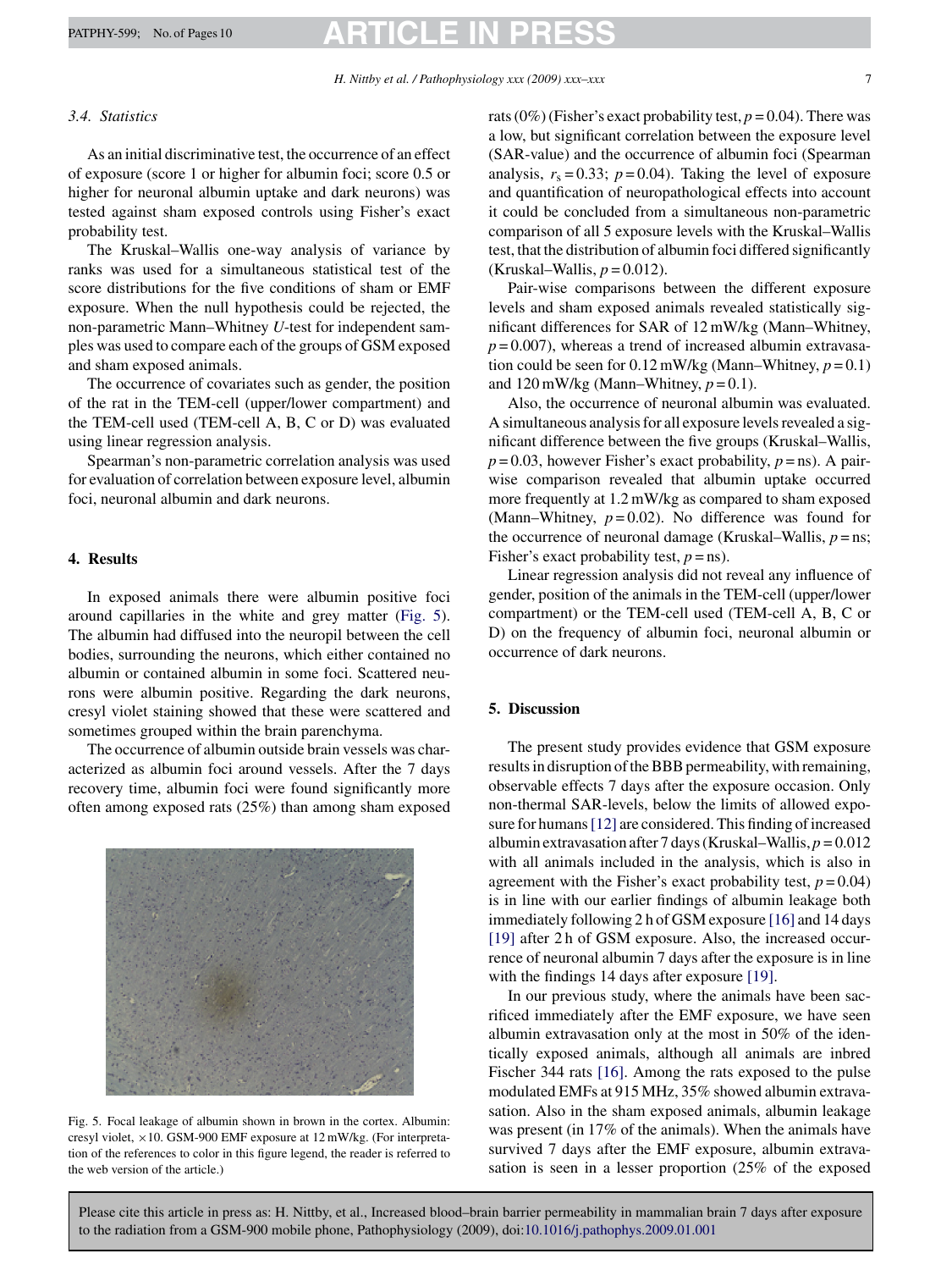8 *H. Nittby et al. / Pathophysiology xxx (2009) xxx–xxx*

animals) and in none of the sham controls. This could be due to a rapid diffusion of extravasated albumin down to, and beyond concentrations possible to demonstrate immunohistochemically. Numerous routes of clearance of extravasated molecules out from the brain tissue are present in the living brain and compounds can also become sequestered intracellularly, become protein bound or metabolized. After 14 days, albumin extravasation is seen in a somewhat larger proportion of the EMF exposed animals (29% of the exposed animals) and none of the sham controls. Thus, a secondary BBB opening might have started at some time point after the initial opening, leading to a vicious circle of albumin leakage.

The mechanism for the passage of albumin over the BBB is not clear. Extravasation might occur through paracellular routes, including alterations of tight junctions between the vascular endothelial cells, or transcellular routes with induction of pinocytosis or transcytosis, formation of transendothelial channels or disruption of the endothelial cell membrane. In connection to EMF exposure, amplified vesicle-mediated transport across the microvessel endothelium occurs, including also transendothelial channels, but no passage through disrupted inter-endothelial tight junctions [\[24\].](#page-8-10)

One remarkable observation is that exposure at very low whole-body average power densities gives rise to a pronounced albumin leakage. In the present study, significant effects could be seen already at 12 mW/kg, although the different animal groups included a relatively small number of animals. Most certainly, the trends seen for exposure levels of 0.12 mW/kg and 120 mW/kg would have reached statistical significance if more animals had been included in the different exposure groups.

The phenomenon with increased BBB permeability already at very low energy levels might represent a U-curve response. In our other studies, we have seen that the rats in several of the groups with different SAR-levels of EMF exposure have a significant BBB opening [\[16,19\].](#page-8-29) The Uresponse curve occurs also in connection with other kinds of MW exposure, where cerebral vessel permeability after an initial rise decreased with increasing MW power [\[39\].](#page-8-19)

<span id="page-7-2"></span><span id="page-7-1"></span><span id="page-7-0"></span>Further investigation of BBB permeability in connection to EMF exposure is important not only in order to reduce the potentially harmful effects, but also to use possible beneficial effects [\[69\].](#page-9-22) The transport of drugs over the BBB might be regulated, so that targets within the brain can be reached. For example, steering of BBB passage of the antiretroviral agent saquinavir has been accomplished in an *in vitro* model of the human BBB, where a frequency of 915 MHz generated the highest BBB permeability [\[69\].](#page-9-22) This could be extremely important in order to reduce the HIV replication in the brain of HIV-infected individuals.

### <span id="page-7-3"></span>**6. In conclusion**

The time between EMF exposure and sacrifice of the animals is of great importance for the detection of albumin foci. Seven days after 2 h of GSM mobile phone exposure, there is still an increased permeability of the BBB of exposed rats. This is in concordance with earlier findings of albumin extravasation out into the brain parenchyma immediately and 14 days after 2 h of mobile phone exposure.

### **7. General conclusion**

Taken together, it can be concluded that in a number of studies MW effects upon the BBB permeability have been observed. Increased permeability can be seen both immediately after exposure, but also 7 days after the exposure, as reported in this primary report, and after 14 days. It seems that the effects of the MW radiation might result in persistent changes, such as those seen in our own studies with neuronal damage both 28 and 50 days after 2 h of mobile phone exposure. In a future perspective, with increasing number of active mobile phone users, passive mobile phoning, radiation emitted from base stations and also MWs emitted from other communication sources, effects of low non-thermal levels of exposure must be considered further. The effects seen in the rat studies give some clues about what might possibly happen in the human brain, with a BBB very similar to that of rats. While awaiting latency periods long enough for adequate epidemiological interpretations, further studies on both animals and cells are of utmost importance.

# **Acknowledgements**

We thank BMA Susanne Strömblad and BMA Catarina Blennow at the Rausing Laboratory for excellent technical assistance.

This work was supported by a grant from the Hans and Märit Rausing Charitable Foundation.

### **References**

- [1] L.G. Salford, B. Persson, L. Malmgren, A. Brun, in: P. Marco (Ed.), Téléphonie Mobile et Barrière Sang-Cerveau. Téléphonie mobile—effects potentiels sur la santé des ondes électromagnétiques de haute fréquence, Emburg, Belgium, 2001, pp. 141–152.
- [2] H. Nittby, G. Grafström, D. Tian, A. Brun, B.R.R. Persson, L.G. Salford, J. Eberhardt, Cognitive impairment in rats after long-term exposure to GSM-900 mobile phones, Bioelectromagnetics 29 (2008) 219– 232.
- [3] V. Keetly, A.W. Wood, J. Spong, C. Stough, Neuropsychological sequelae of digital mobile phone exposure in humans, Neuropsychologia 44 (2006) 1843–1848.
- [4] H. Lai, M.A. Carino, A. Horita, A.W. Guy, Opioid receptor subtypes that mediate a micro-wave induced decrease in central cholinergic activity in the rat, Bioelectromagnetics 13 (1992) 237–246.
- [5] I.Y. Belyaev, C. Bauréus Koch, O. Terenius, K. Roxström-Lindquist, L.O.G. Malmgren, W.H. Sommer, L.G. Salford, B.R.R. Persson, Exposure of rat brain to 915 MHz GSM microwaves induces changes in gene expression but not double stranded DNA breaks or effects on chromatin conformation, Bioelectromagnetics 27 (2006) 295–306.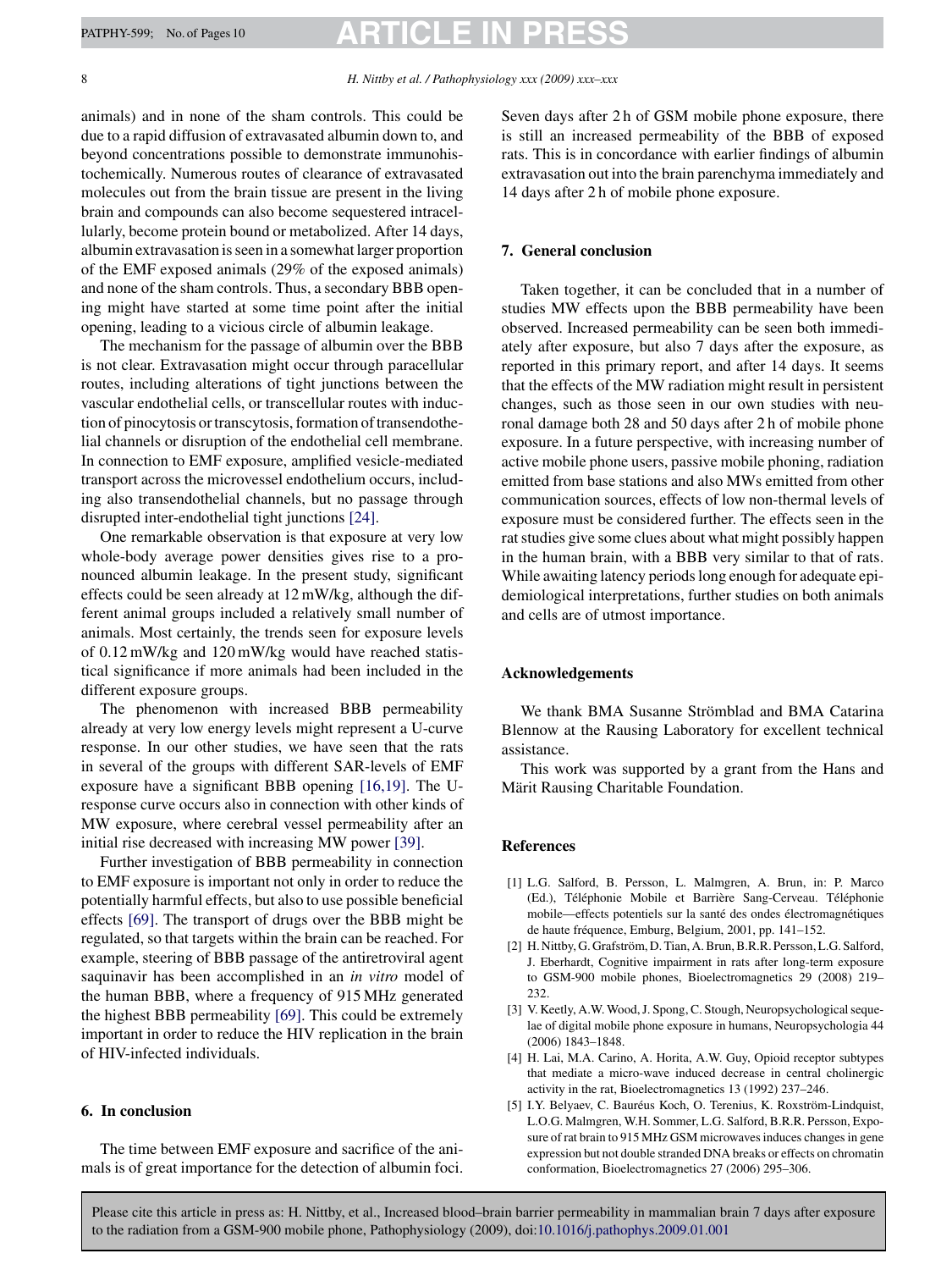- <span id="page-8-26"></span><span id="page-8-10"></span><span id="page-8-1"></span><span id="page-8-0"></span>[6] H. Nittby, B. Widegren, M. Krogh, G. Grafström, G. Rehn, H. Berlin, J.L. Eberhardt, L.Malmgren, B.R.R. Persson, L.G. Salford, Exposure to radiation from global system for mobile communications at 1800 MHz significantly changes gene expression in rat hippocampus and cortex, Environmentalist (2008b) (published online ahead of print 15 April 2008).
- <span id="page-8-23"></span><span id="page-8-3"></span><span id="page-8-2"></span>[7] F. Vecchio, C. Babilono, F. Ferreri, G. Curcio, R. Fini, C. Del Percio, Maria RossiniF P., Mobile phone emission modulated interhemisperic functional coupling of EEG alpha rhythms, Eur. J. Neurosci. 25 (2007) 1908–1913.
- <span id="page-8-4"></span>[8] H. Hinrikus, M. Bachmann, J. Lass, D. Karai, V. Tuulik, Effect of low frequency modulated microwave exposure on human EEG: individual sensitivity, Bioelectromagnetics 29 (2008) 527–538.
- <span id="page-8-11"></span>[9] L. Hardell, M. Carlberg, Hansson MildF K., Case–control study on cellular and cordless telephones and the risk for acoustic neuroma or meningioma in patients diagnosed 2000–2003, Neuroepidemiology 25 (2005) 120–128.
- <span id="page-8-27"></span><span id="page-8-5"></span>[10] L. Hardell, M. Carlberg, K. Hansson Mild, Pooled analysis of two case–control studies on use of cellular and cordless telephones and the risk for malignant brain tumours diagnosed in 1997–2003, Int. Arch. Occup. Environ. Health 79 (2006) 630–639.
- <span id="page-8-28"></span><span id="page-8-24"></span><span id="page-8-6"></span>[11] H. Nittby, G. Grafström, J.L. Eberhardt, L. Malmgren, A. Brun, B.R.R. Persson, L.G. Salford, Radiofrequency and extremely low-frequency electromagnetic field effects on the blood–brain barrier, Electromagn. Biol. Med. 27 (2008) 103–126.
- <span id="page-8-12"></span>[12] ICNIRP, Guidelines for limiting exposure to time-varying electric, magnetic and electromagnetic fields (up to 300 GHz), Health Phys. 74 (1998) 494–522.
- <span id="page-8-25"></span><span id="page-8-22"></span><span id="page-8-13"></span>[13] L.G. Salford, A. Brun, J. Eberhardt, L. Malmgren, B.B. Persson, Electromagnetic field-induced permeability of the blood–brain barrier shown by immunohistochemical methods. Interaction mechanism of low-level electromagnetic fields, in: B. Nordén, C. Ramel (Eds.), Living Systems, Oxford University Press, Oxford, UK, 1992, pp. 251– 258.
- <span id="page-8-15"></span><span id="page-8-14"></span>[14] L.G. Salford, A. Brun, J.L. Eberhardt, B.R.R. Persson, Permeability of the blood–brain-barrier induced by 915 MHz electromagnetic-radiation continuous wave and modulated at 8, 16, 50 and 200 Hz, Bioelectrochem. Bioenerg. 30 (1993) 293–301.
- <span id="page-8-29"></span><span id="page-8-16"></span>[15] L.G. Salford, A. Brun, K. Sturesson, J.L. Eberhardt, B.R.R. Persson, Permeability of the blood–brain-barrier induced by 915 MHz electromagnetic-radiation continuous wave and modulated at 8, 16, 50 and 200 Hz, Microsc. Res. Technol. 27 (1994) 535–542.
- [16] B.R.R. Persson, L.G. Salford, A. Brun, Blood–brain barrier permeability in rats exposed to electromagnetic fields used in wireless communication, Wireless Networks 3 (1997) 455–461.
- <span id="page-8-17"></span>[17] L.G. Salford, H. Nittby, A. Brun, G. Grafström, J.L. Eberhardt, L. Malmgren, B.R.R. Persson, Non-thermal effects of EMF upon the mammalian brain: the Lund experience, Environmentalist 27 (2007) 493–500.
- <span id="page-8-19"></span><span id="page-8-18"></span><span id="page-8-7"></span>[18] L.G. Salford, H. Nittby, A. Brun, G. Grafström, L. Malmgren, M. Sommarin, J. Eberhardt, B. Widegren, B.R.R. Persson, The mammalian brain in the electromagnetic fields designed by man—with special reference to blood–brain barrier function, neuronal damage and possible physical mechanisms, Prog. Theoret. Phys. Suppl. 174 (2008) 283–309.
- <span id="page-8-20"></span><span id="page-8-8"></span>[19] J.L. Eberhardt, B.R. Persson, A.E. Brun, L.G. Salford, L.O. Malmgren, Blood–brain barrier permeability and nerve cell damage in rat brain 14 and 28 days after exposure to microwaves from GSM mobile phones, Electromagn. Biol. Med. 27 (2008) 215–229.
- <span id="page-8-21"></span><span id="page-8-9"></span>[20] L.G. Salford, A. Brun, J.L. Eberhardt, L. Malmgren, B.R.R. Persson, Nerve cell damage in mammalian brain after exposure to microwaves from GSM mobile phones, Environ. Health. Perspect. 111 (2003) 881–883.
- [21] F. Töre, P.E. Dulou, E. Haro, B. Veyret, P Aubineau, Two-hour exposure to 2-W/kg 900-MHZ GSM microwaves induces plasma protein extravasation in rat brain and dura matter, in: Proceedings of the 5th International Congress of the EBEA, Helsinki, Finland, 2001, pp. 43–45.
- [22] F. Töre, P.E. Dulou, E. Haro, B. Veyret, P. Aubineau, Effect of 2 h GSM-900 microwave exposures at 2.0, 0.5 and 0.12 W/kg on plasma protein extravasation in rat brain and dura mater, in: Proceedings of the 24th Annual Meeting of the BEMS, 2002, pp. 61–62.
- [23] C. Neubauer, A.M. Phelan, H. Kues, D.G. Lange, Microwave irradiation of rats at 2.45 GHz activates pinocytotic-like uptake of tracer by capillary endothelial cells of cerebral cortex, Bioelectromagnetics 11 (1990) 261–268.
- [24] R.R. Shivers, M. Kavaliers, G.C. Teskey, F.S. Prato, R.M. Pelletier, Magnetic resonance imaging temporarily alters BBB permeability in the rat, Neurosci. Lett. 76 (1987) 25–31.
- [25] F.S. Prato, R.H. Frappier, R.R. Shivers, M. Kavaliers, P. Zabel, D. Drost, T.Y. Lee, Magnetic resonance imaging increases the BBB permeability to 153-gadolinium diethylenetriaminepentaacetic acid in rats, Brain Res. 523 (1990) 301–304.
- [26] F.S. Prato, J.M. Wills, J. Roger, H. Frappier, D.J. Drost, T.Y. Lee, R.R. Shivers, P. Zabel, BBB permeability in rats is altered by exposure to magnetic fields associated with magnetic resonance imaging at 1.5 T, Microsc. Res. Technol. 27 (1994) 528–534.
- [27] G. Tsurita, H. Nagawa, S. Ueni, S. Watanabe, M. Taki, Biological and morphological effects on the brain after exposure of rats to a 1439 MHz TDMA field, Bioelectromagnetics 21 (2000) 364–371.
- [28] M. Kuribayashi, J. Wang, O. Fujiwara, Y. Doi, K. Nabae, S. Tamano, T. Ogiso, M. Asamoto, T. Shirai, Lack of effects of 1439 MHz electromagnetic near field exposure on the BBB in immature and young rats, Bioelectromagnetics 26 (2005) 578–588.
- [29] J.W. Finnie, P.C. Blumbergs, J. Manavis, T.D. Utteridge, V. Gebski, J.G. Swift, B. Vernon-Roberts, T.R. Kucher, Effect of global system for mobile communication (GSM)-like radiofrequency fields on vascular permeability in mouse brain, Pathology 33 (2001) 338–340.
- [30] I.K. Adzamli, E.A. Jolesz, M. Blau, An assessment of BBB integrity under MRI conditions: brain uptake of radiolabelled Gd-DTPA and In-DTPA-IgG, J. Nucl. Med. 30 (1989) 839–840.
- [31] E. Preston, K. Buffler, N. Haas, Does magnetic resonance imaging compromise integrity of the BBB? Neurosci. Lett. 101 (1989) 46–50.
- [32] R.N. Frank, S. Dutta, M.A. Mancini, Pericyte coverage is greater in the retinal than in the cerebral capillaries of the rat, Invest. Ophthalmol. Vis. Sci. 28 (1987) 1086–1091.
- [33] W.E. Thomas, Brain macrophages: on the role of pericytes and perivascular cells, Brain. Res. Rev. 31 (1999) 42–57.
- [34] W.H. Oldendorf, M.E. Cornford, W.J. Brown, The large apparent work capability of the BBB: a study of the mitochondrial content of capillary endothelial cells in brain and other tissues of the rat, Ann. Neurol. 1 (1977) 409–417.
- [35] A. Mihàly, B. Bozòky, Immunohistochemical localization of serum proteins in the hippocampus of human subjects with partial and generalized epilepsy and epileptiform convulsions, Acta Neuropathol. 127 (1984) 251–267.
- [36] A. Mihàly, B. Bozòky, Immunohistochemical localization of extravasated serum albumin in the hippocampus of human subjects with partial and generalized and epileptiform convulsions, Acta Neuropathol. 65 (1984) 471–477.
- [37] T.E.O. Sokrab, B.B. Johansson, A transient hypertensive opening of the BBB can lead to brain damage, Acta Neuropathol. 75 (1988) 557– 565.
- [38] A.H. Frey, S.R. Feld, B. Frey, Neural function and behaviour: defining the relationship, Ann. NY. Acad. Sci. 247 (1975) 433–439.
- [39] K.J. Oscar, T.D. Hawkins, Microwave alteration of the BBB system of rats, Brain Res. 126 (1977) 281–293.
- [40] J.H. Merritt, A.F. Chamness, S.J. Allen, Studies on BBB permeability, Radial. Environ. Biophys. 15 (1978) 367–377.
- [41] E. Preston, R.J. Vavasour, H.M. Assenheim, Permeability of the BBB to mannitol in the rat following 2450MHz microwave irradiation, Brain Res. 174 (1979) 109–117.
- [42] T.R. Ward, J.A. Elder, M.D. Long, D. Svendsgaard, Measurement of BBB permeation in rats during exposure to 2450-MHz microwaves, Bioelectromagnetics 3 (1982) 371–383.